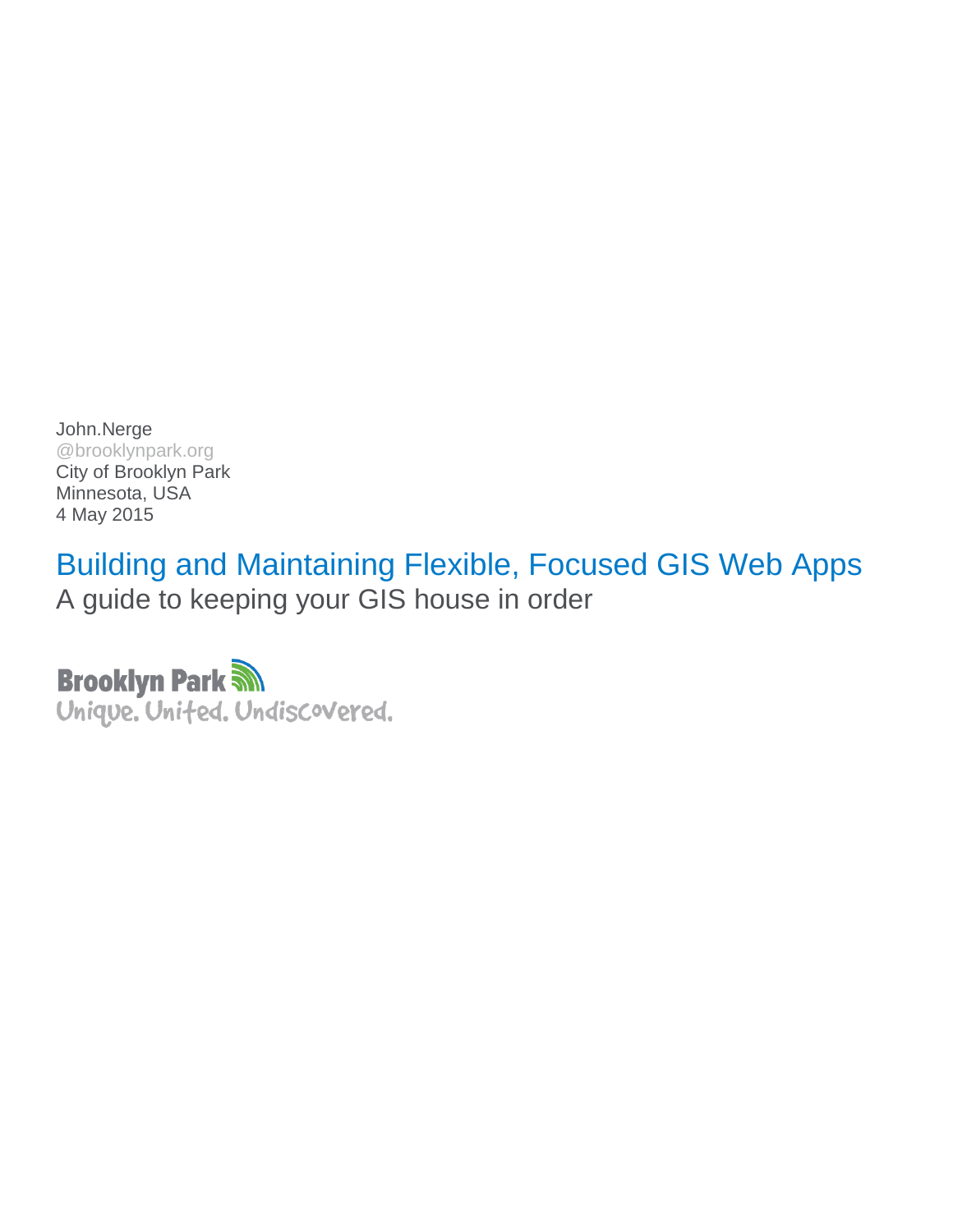## **Contents**

## <span id="page-1-0"></span>**Introduction**

At the City of Brooklyn Park, we use a mix of ArcGIS and Esri Partner software to publish apps that are quick to build and easy to use. Integrating with existing city systems reduces the need to create new data manually. The app designs are reusable, so building new apps is quick and effective. Since the apps focus on a specific group, adoption is healthy and support is minimal.

This paper focuses on our methods and strategies for maintaining a healthy and efficient GIS. Doing so is, in our opinion, a prerequisite to successfully maintaining a focused GIS app collection. Without a solid foundation, sustaining a modern GIS is an unrealistic objective.

We could write a paper on each of these topics, but our goal is to provide a brief, holistic view of our techniques and approaches.

## <span id="page-1-1"></span>**Welcome to Brooklyn Park**

With a population of 77,000, Brooklyn Park is the sixth largest city in Minnesota. We are a proud and active community with numerous youth, adult, and senior organizations, including important citizen boards that enrich our community. As part of our Community Engagement Initiative, we always make residents and stakeholders our primary focus when it comes to important decision making. Our mandate is to engage Brooklyn Park residents so they can share their diverse viewpoints openly and honestly.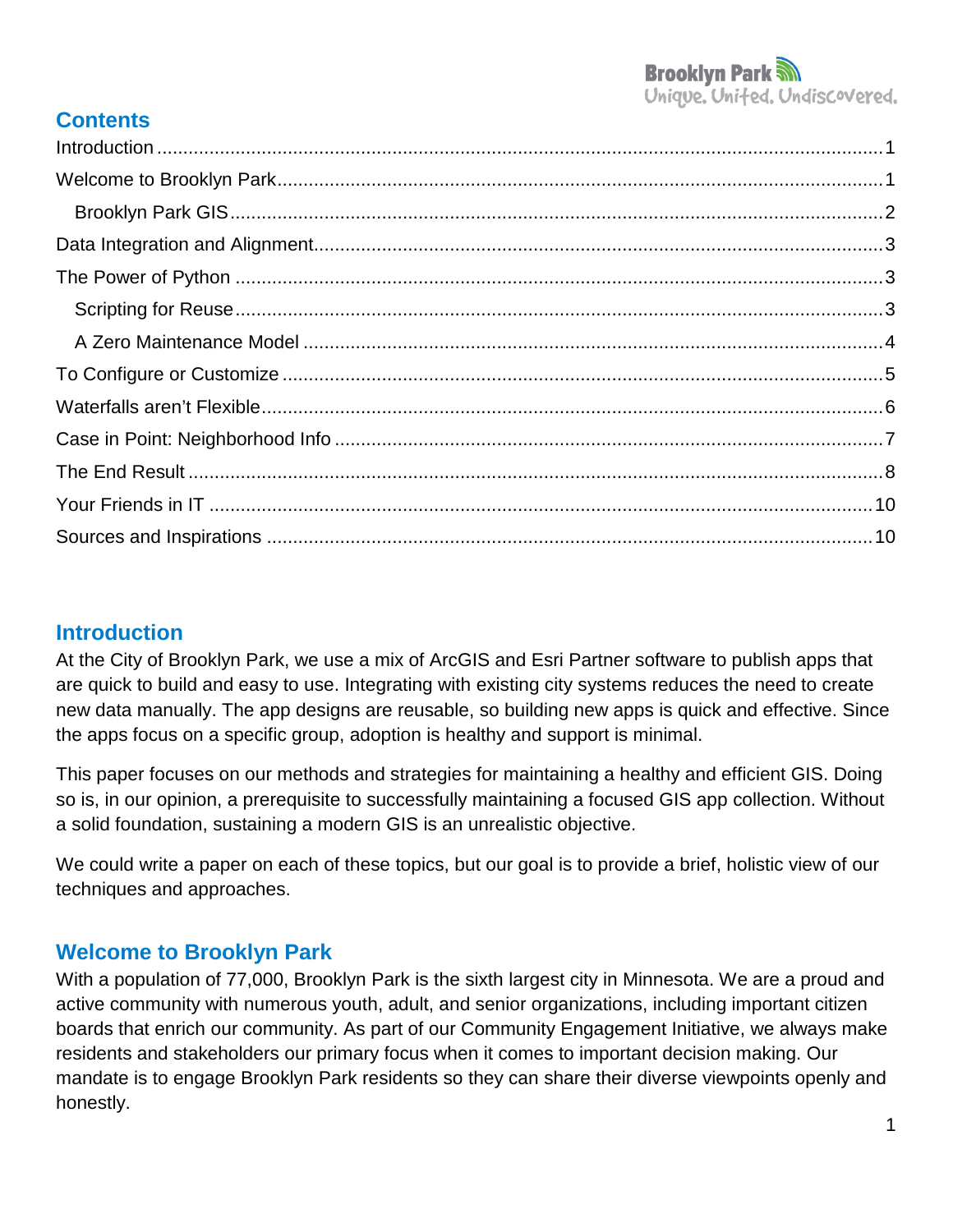### <span id="page-2-0"></span>**Brooklyn Park GIS**

Our GIS staff is in our IT division and includes one GIS Coordinator and one GIS Intern. Our primary mission is to support the city's departments by designing GIS apps that quickly deliver consistent data for internal and public use. Currently, we host 11 internal and 5 external GIS apps on premise. We supplement this work with ArcGIS Online, where we've connected and configured our organization's account with 100 local and regional map layers and published over 20 apps.



*Our GIS app collection*

We have 12 part-time GIS users throughout our organization. They're our main data creators and do an excellent job with it. We assist them with cartography, spatial analysis, and data mining. We also get spatial data from county and state agencies.

Our GIS software packages include:

- ArcGIS for Desktop<sup>®</sup>, Server<sup>®</sup>, and Online<sup>®</sup>
- SQL Server<sup>®</sup> enterprise geodatabases
- Geocortex Essentials<sup>®</sup>
- Limited use of Cartegraph SIGNview<sup>®</sup>
- Limited use of Autodesk AutoCAD®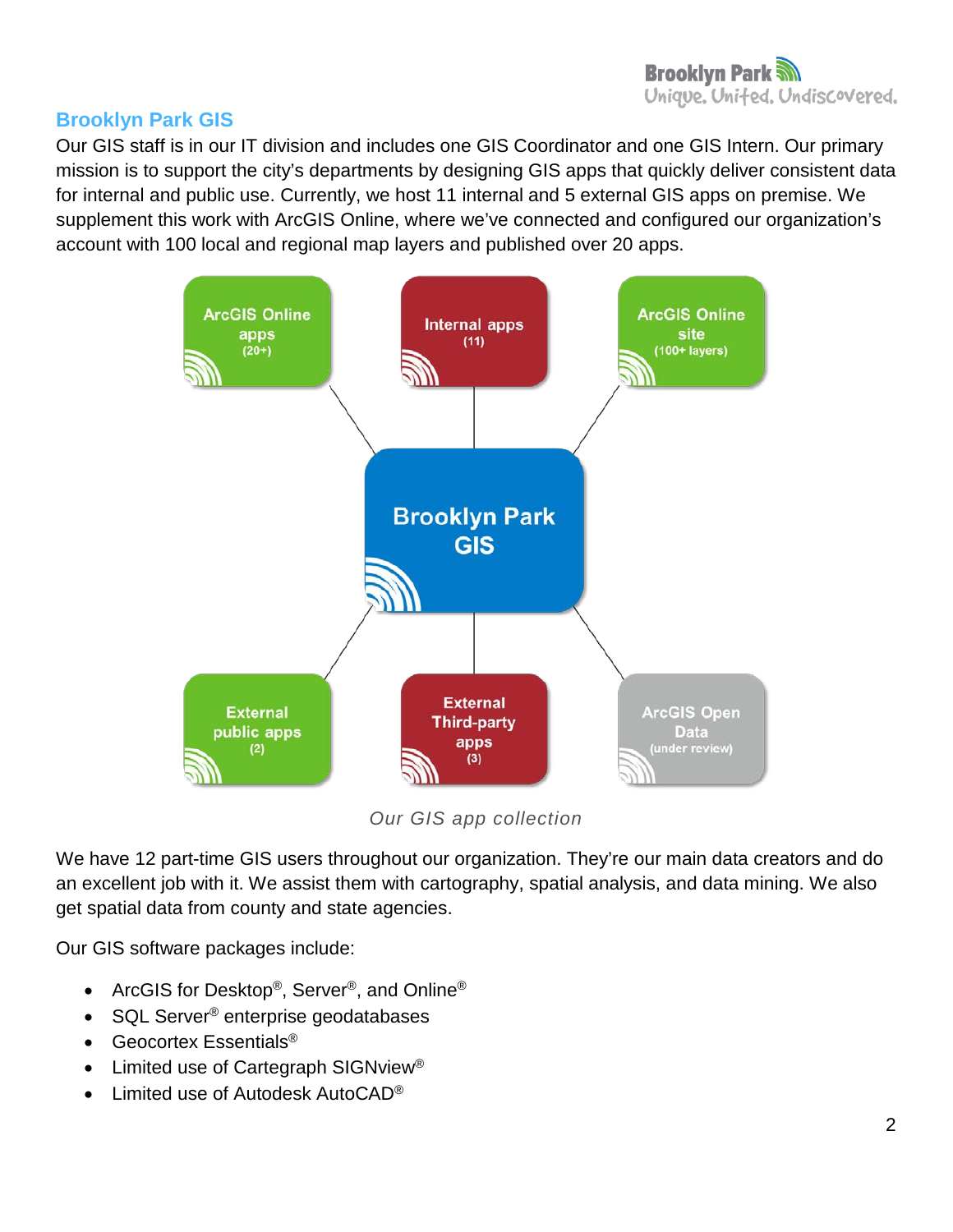# <span id="page-3-0"></span>**Data Integration and Alignment**

All of our large information systems are SQL server-based. Most of the data have either an address or parcel ID. Because of this, everyone at our organization that does data entry is a potential GIS data creator. We use their data to create and update GIS datasets with a mix of tabular joins, geocoding, and using longitudes and latitudes from parcel centroids. We also connect to live data using Geocortex Essentials' database connection capabilities.

Our main information systems are:

- New World Logos<sup>®</sup> for parcel management and financial data
- New World Aegis<sup>®</sup> for police records
- CAMAvision<sup>®</sup> for assessing information

When choosing and implementing software, we strive to follow all of our vendors' suggested best practices. Since we use Esri technology, we want to stay aligned with their long-term plans. So far, doing so has been very beneficial. Transitioning from one version to another has caused minimal issues. We also follow their recommended, configuration-based approach instead of doing custom programming. We discuss the benefits of doing this later.

## <span id="page-3-1"></span>**The Power of Python**

Our main data maintenance tool is Python. We use it to automate data updates, generate daily email alerts for our inspectors, perform database tuning, and more. We can't overstress its value.

### <span id="page-3-2"></span>**Scripting for Reuse**

We follow a basic workflow when writing a data update script: process, delete, append, repeat.



*Process, delete, append, repeat (it even rhymes)*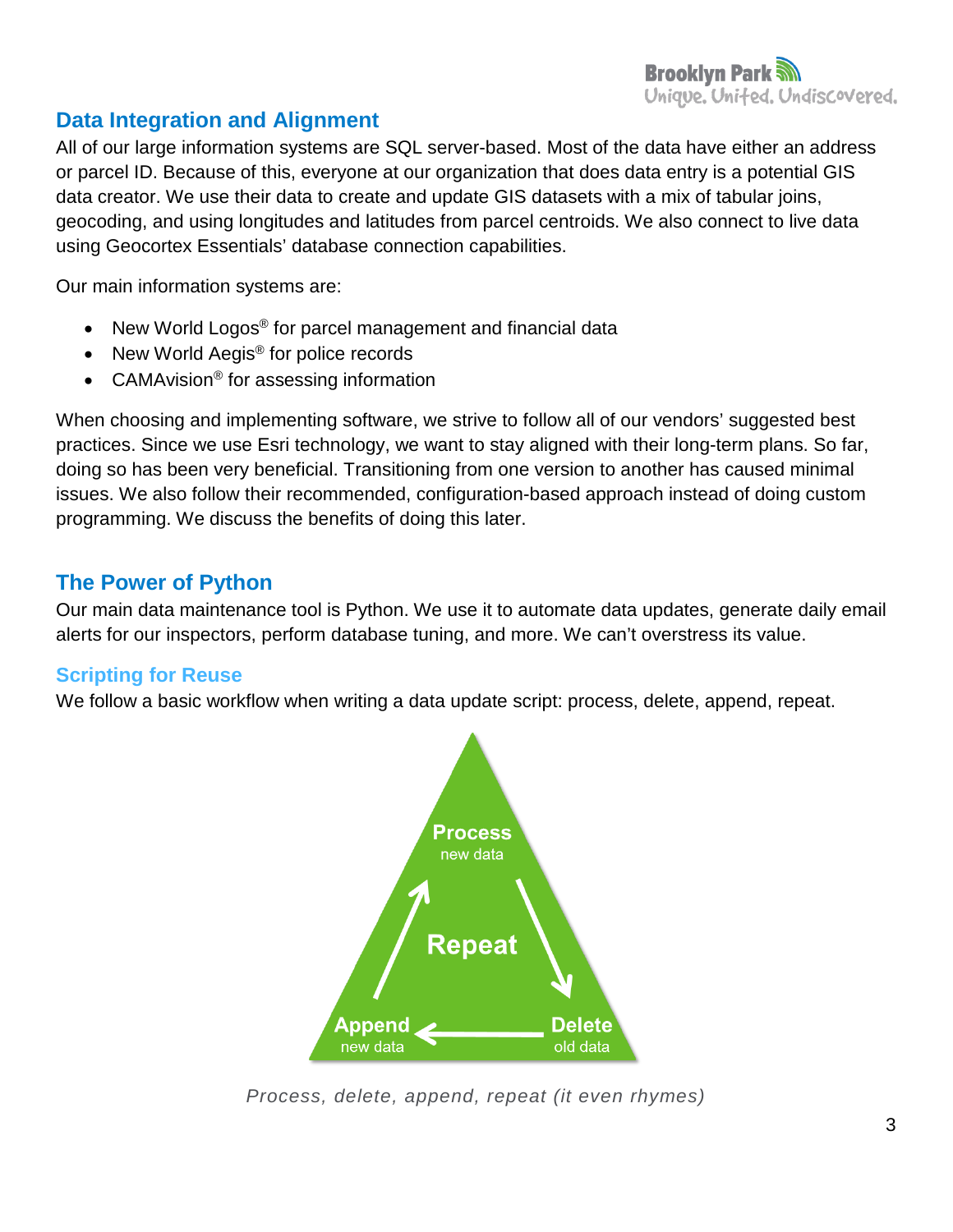## **Brooklyn Park Solution** Unique. United. Undiscovered.

We process the new data, which usually means creating a SQL view in one of our systems to make the data GIS-friendly. Depending on the data source, we either append a cut of the view (Table Select) to existing GIS data, or we geocode the records using an address, parcel ID, or street intersection. Then we purge the old data (Delete Features) and upload (Append) the new data. Because this process is so common, we can cut and paste lines from existing scripts into new scripts for new data we want to create and maintain. We could write more complex scripts that use temporal, spatial, and attribute queries, but doing so would make it harder to reuse code pieces. Instead, we build that logic into our SQL views whenever possible.

### <span id="page-4-0"></span>**A Zero Maintenance Model**

When we add a new dataset to our collection, we always include a maintenance plan for it. Whenever possible, we automate the plan. Our goal is to have a zero maintenance model in which the majority of our GIS data is self-maintaining and requires no human work hours to stay up to date.

Currently, only 25% of our 160 main GIS datasets require regular, manual maintenance. 75 datasets don't need any regular maintenance (district boundaries, office locations, etc.). 45 datasets have automated maintenance that runs anywhere from quarterly to daily. The last 40 datasets need regular, manual maintenance. Most of these are utility layers, which need updates whenever there's new construction (i.e. utility layers). As such, there's no practical way to automate maintenance since someone has to create the new data as we install, maintain, and replace our city's infrastructure. Even so, we're exploring ways to streamline manual maintenance and automate pieces of it.

The upfront cost to automation is work hours with no output. There's a period of time where manual maintenance is more cost-effective. However, once you automate, your output rapidly catches up.



*Automation quickly makes up for lost time and surpasses manual work*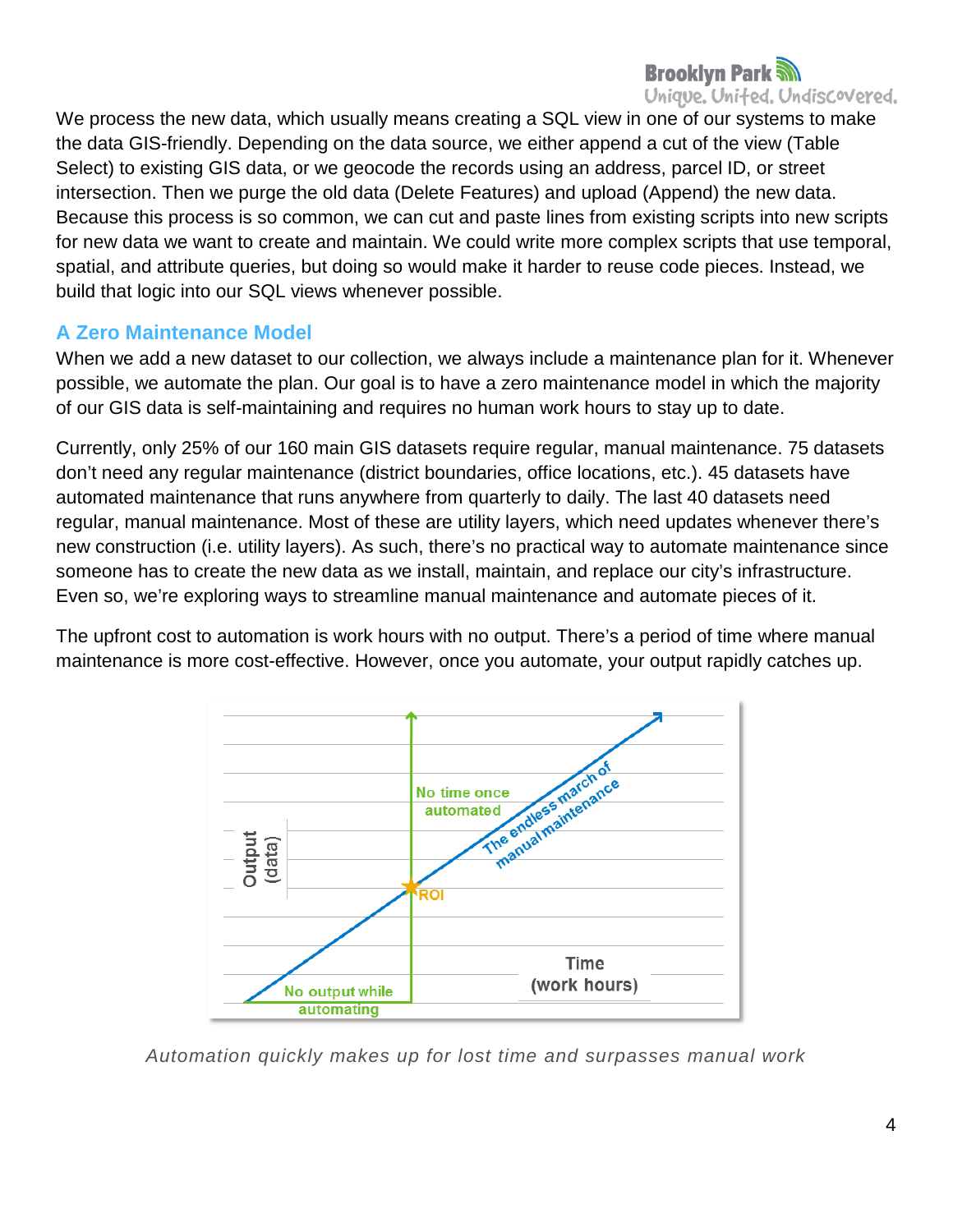

The gap between the two methods is your return on investment (ROI) gap. We quantify our ROI gaps using this formula:

> $\textit{time}_a$ tıme $_{m}$  $*$   $f$ requency = ROI gap

Where  $time_a$  is the total amount of time to automate the task,  $time_m$  is the amount of time it takes to do the task manually, and *frequency* is how often you perform the task.

As an example, let's say you spend two hours automating a task that takes you twenty minutes to do manually, and you do this task every other month. The formula would be:

> 120  $\overline{20 \text{ minutes}}$  \* 2 months = 12 month

In other words, it will take a year (six iterations) of running the automated process to close the ROI gap. While that seems like a long time, keep in mind that everything after that first year is pure work output without any human work hours. Your saved time is also available for doing other work.

When full automation isn't an option, we still cut out as many manual tasks as possible. We also practice gradual automation in which we automate one piece of a workflow each time we have to do it. In fact, most of our automated tasks started this way. Rome wasn't built in a day, but the Romans still built every day!

## <span id="page-5-0"></span>**To Configure or Customize**

Our mayor likes to say that we should be either first or best in whatever we do. Even though being cutting edge is exciting and comes with bragging rights, we rarely try to be first. It's a lot of work, and it's even more work to stay first. Instead, we strive to be the best.

Every new project begins with a review of similar, exemplary projects. In the information age, there are very few original ideas. The odds are that multiple people have already done your project and found good solutions for it. Why not use them? Furthermore, they likely made decisions that you can make better because of newer technology and your personal insight about your data.

If we do custom programming, then we're doing a process manually that a vendor normally does for us (and then manually updating it whenever they release a new software version or API). In most cases, the added functionality isn't so critical that it's strategically worth custom programming. We've seen rapid changes to ArcGIS Online in the last year, so much so that we've had to go back and update our apps to use new tools and settings that we didn't have before. These changes have encouraged us to wait for Esri to do the work instead of building things ourselves. Custom programming would have been a waste of time because the newest release does it for us. That reveals another pitfall of customization: you lose the output and your work hours because an upgrade has replaced both. All of that hard work to be first doesn't add up to a valuable effort.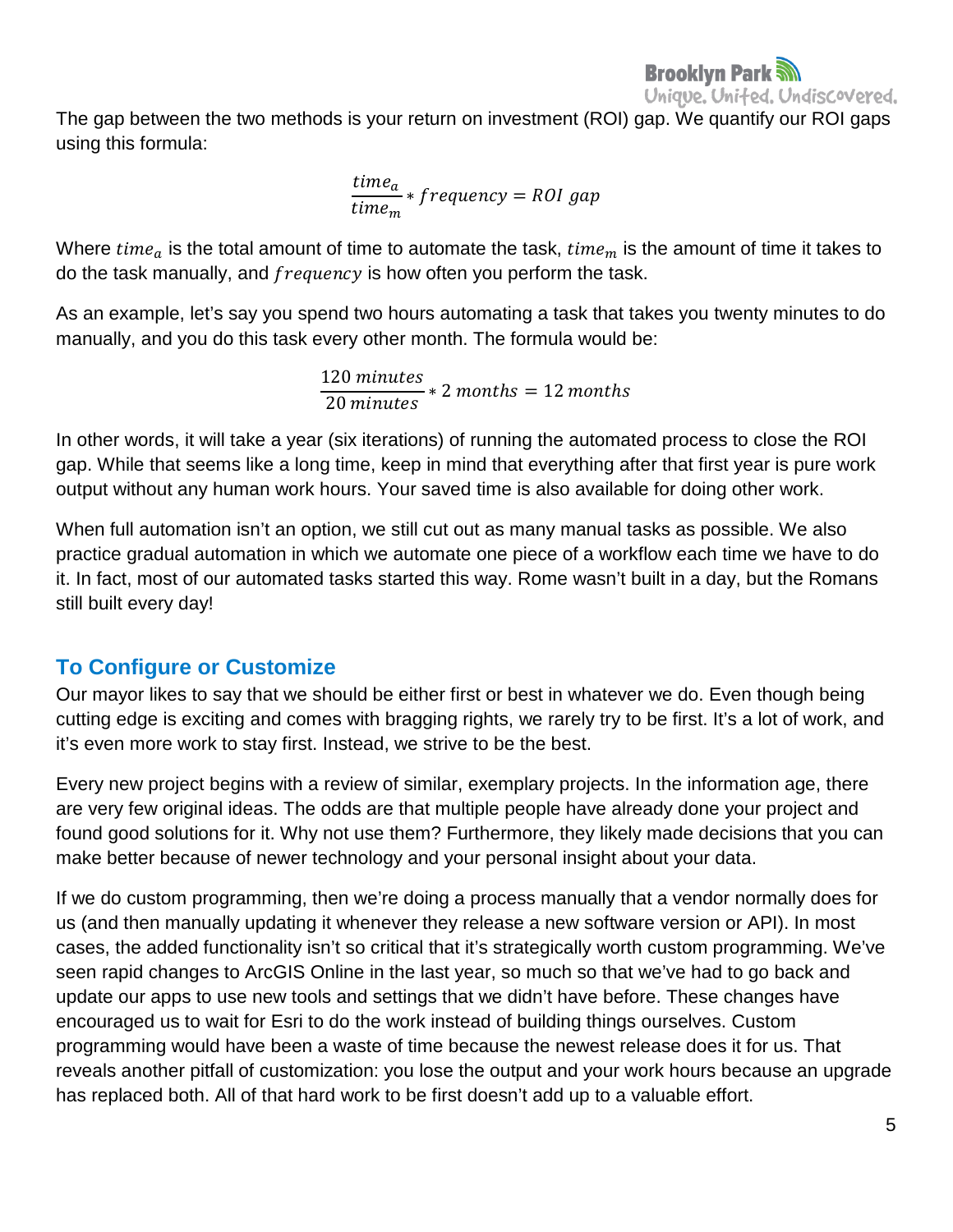## <span id="page-6-0"></span>**Waterfalls aren't Flexible**

Most of us are very familiar with the waterfall model of design. It usually looks something like this.



#### *The classically sequential (and ineffective) waterfall design model*

The main problem with the waterfall model is that it doesn't work. There's no flexibility built into it for new requirements that invariably arise. When's the last time your users knew everything they wanted from square one? We prefer Boehm's spiral model, which emphasizes iterative design.



*Spiraling toward a better final design*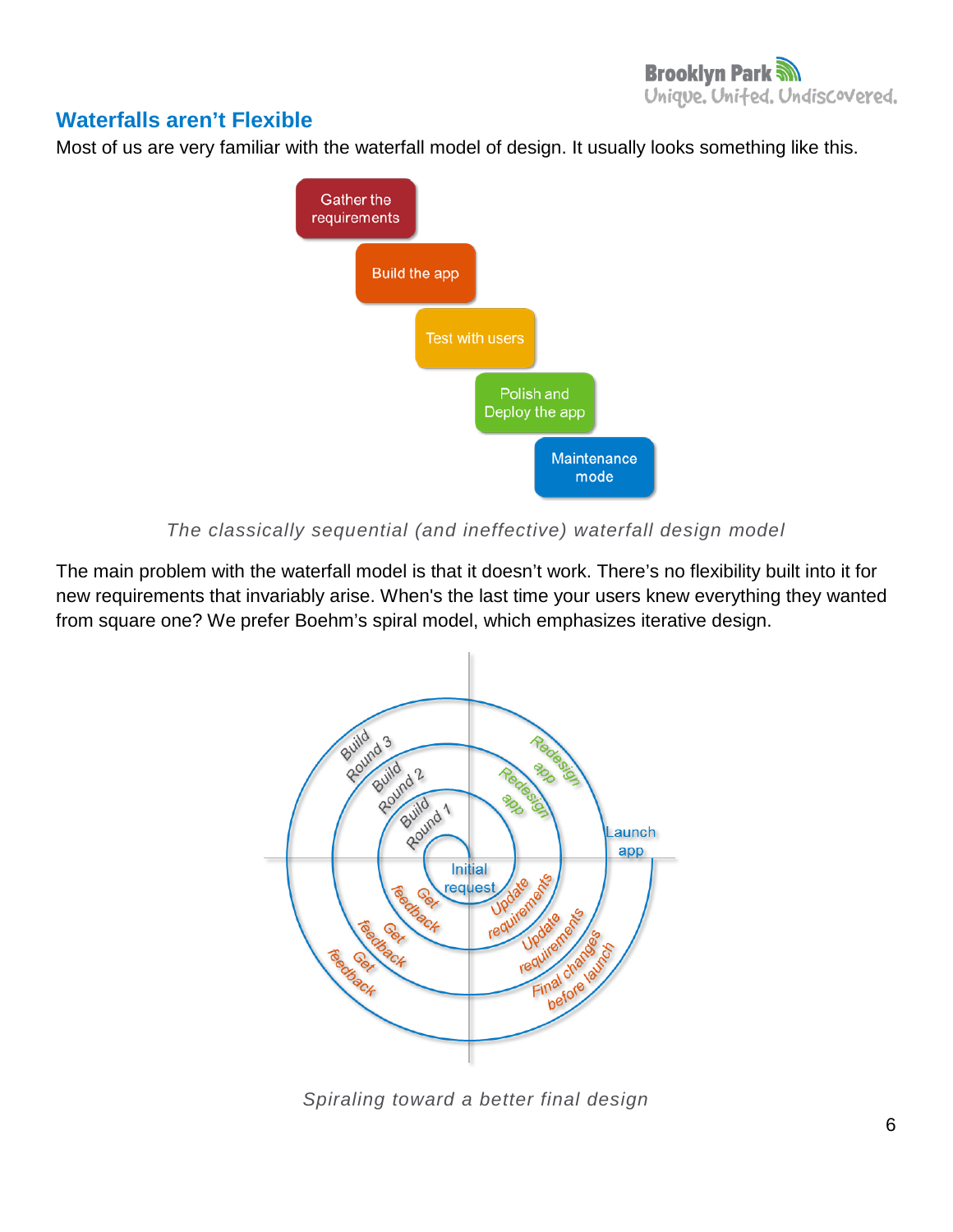### **Brooklyn Park M** Unique. United. Undiscovered.

During each build round, we focus on developing only the parts of the application for which our customers have determined requirements. In most cases, we discover new requirements based on what we've built so far. We can adjust the app relatively easily because we haven't fully developed it yet. With each round, we spiral closer and closer to a final design. The app benefits from this process because we took the time to look back at each piece to see if we should change it to fit better within the new requirements.

### <span id="page-7-0"></span>**Case in Point: Neighborhood Info**

We combined of all of these methods to design and build our Neighborhood Info app. It's our onestop shop that delivers all of our content to staff, residents, and businesses. The report includes nearly 50 address-centric data points, all of which link to more information.



*Our interactive neighborhood info report*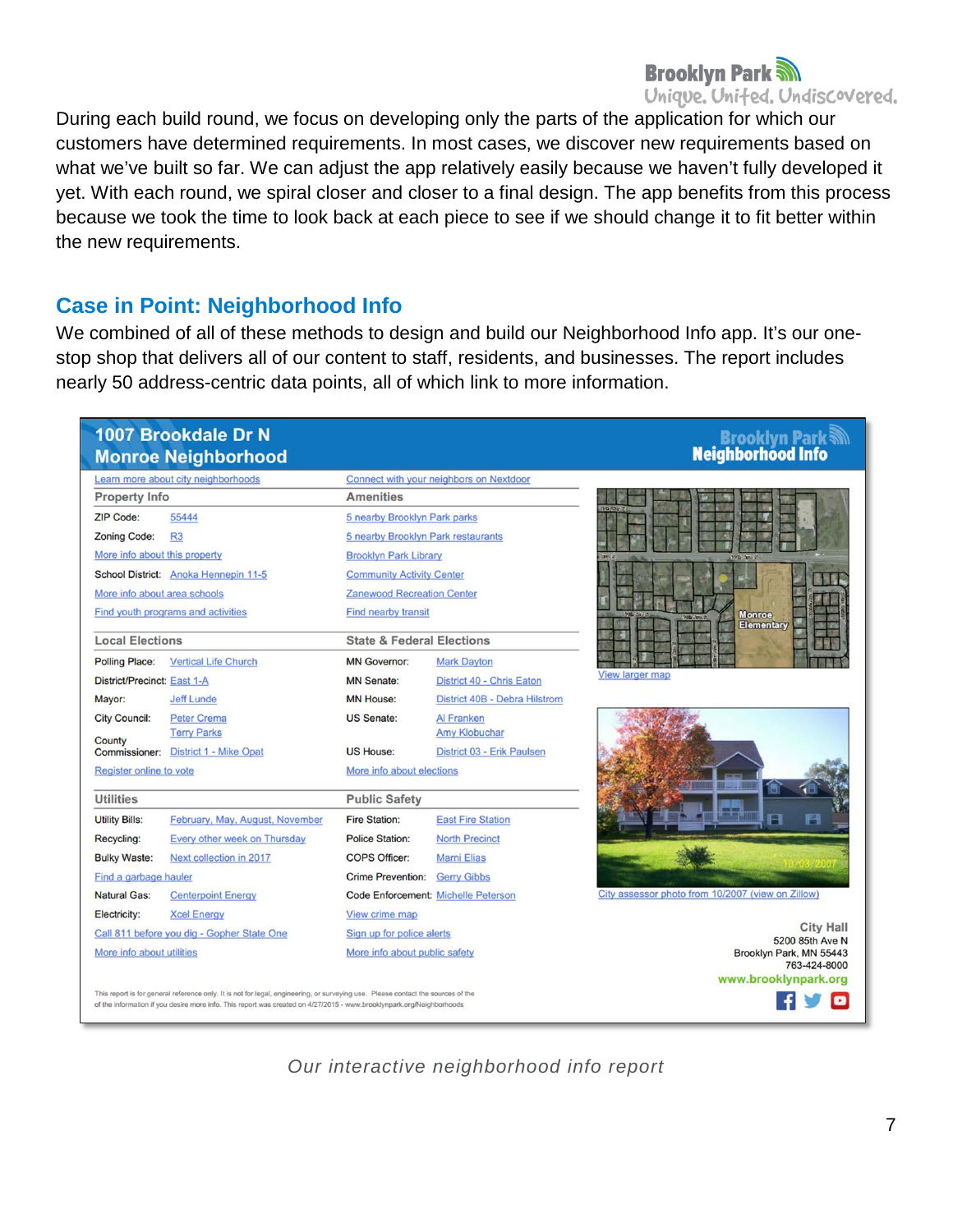### **Brooklyn Park** Unique. United. Undiscovered.

Before building anything, we studied our exemplars. We found similar apps created by a neighboring city, Saint Louis Park, the cities of Los Angeles, Boston, and Saint Louis, and Fairfax County, VA. We got valuable feedback about how their residents use their apps and thought twice about the kinds of devices our app needed to run on. By first doing this study of past designers, we were able to take the best things from their apps and combine them with some ideas of our own. As we just did in this paragraph, we remind you to give credit to your exemplars where and when it is due!

We used SQL server to integrate data from our systems and tie them to our parcels. A scheduled Python script updates the data monthly. Instead of rebuilding functionality, we link to ready to consume services like Google Maps' transit finder, Zillow, and various pages on our city website. We also link to configured ArcGIS Online maps and apps, all of which connect to our live, enterprise geodatabase.

We built the application in phases and got feedback from staff and outside groups after each phase. We adjusted the app and its tools as the requirements changed. The final product is a streamlined app featuring a single page report in both an online, interactive format and a ready to print format that substitutes hyperlinks with physical addresses and URLs. Our existing maintenance plans feed into this application, meaning we didn't create any additional ongoing work. For all intents and purposes, it's a self-sustaining city service.

We've had great success with this app so far. We're averaging about 30 visits a day, a metric we can measure thanks to a Python script that reads and processes our web server log every morning. Anecdotally, we've received very positive feedback from our residents. We have a six month outreach plan for the app, so we expect usage to grow.

## <span id="page-8-0"></span>**The End Result**

All of this work ensures we have a flexible, integrated, and minimal maintenance GIS. With that in place, we can build apps to consume our GIS data and make it broadly. Our apps are flexible because the underlying system they connect to is flexible. When configuring apps, we apply the same build for reuse strategy that we use with our Python scripts. We study our exemplars and use an iterative design approach, both of which ensure we're focusing our apps on our target audience. Internally, we've had a growing adoption rate of using our GIS apps because we've built them to meet the department's unique needs.

Along with our Neighborhood Info app, we track usage for our other GIS apps. Currently, about 15% of our staff uses one of our GIS apps daily. We regularly receive praise and thanks for making our staff's jobs easier and more effective. On ArcGIS Online, we've had over 4,600 app views and 37,000 layer views since officially launching the site five months ago. We don't have metrics on how we've reduced phone calls requesting information, but the most popular apps and layers are the ones that provide information we normally get calls for, such as zoning codes and city office locations.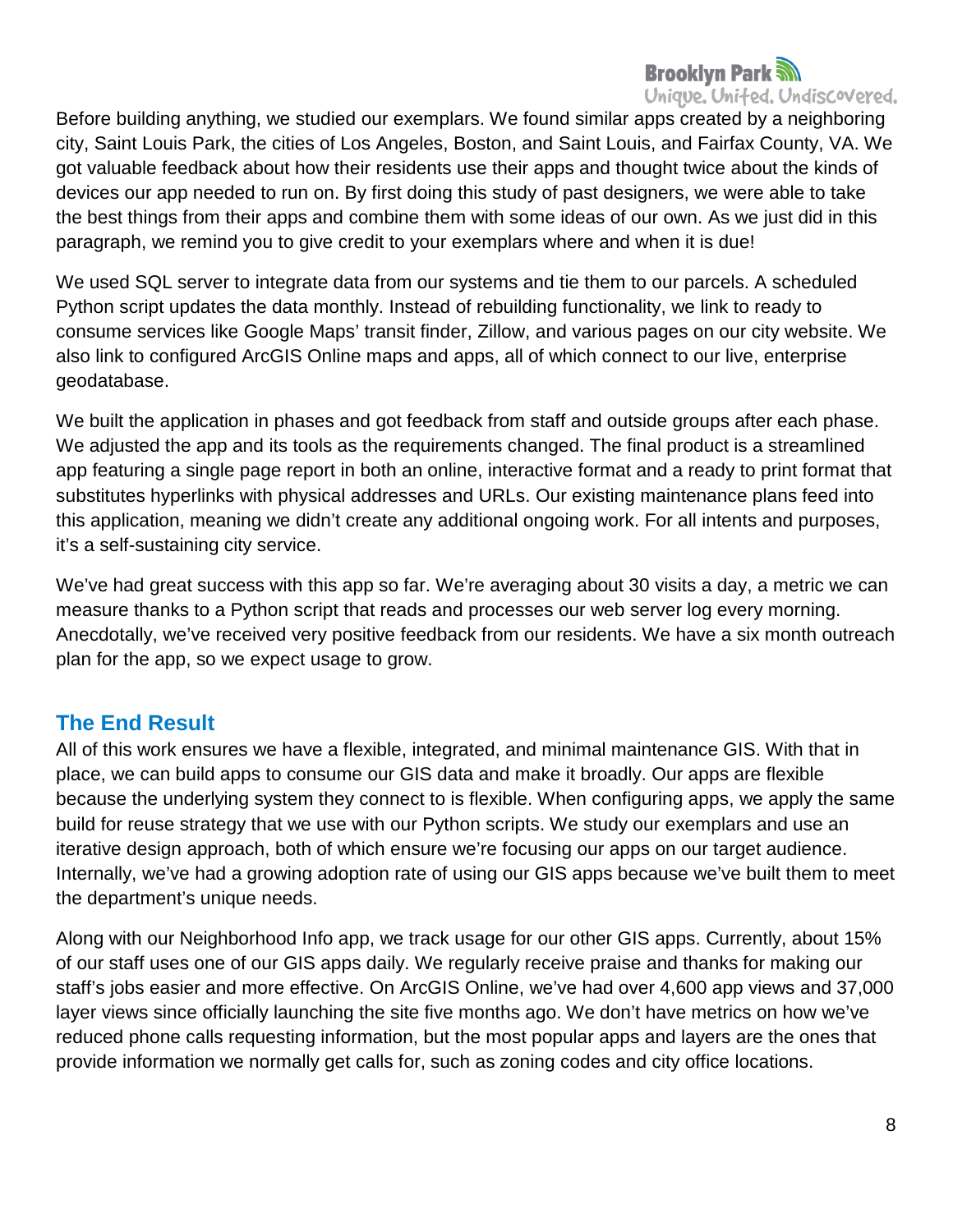## **Brooklyn Park Solution** Unique. United. Undiscovered.

It would be a lie to say that setting all of this up is anything but a huge undertaking. It takes a lot of time and thought to develop a comprehensive GIS strategy, and during that time you don't have a strong, tangible product to present to your supervisors. Though the upfront cost is notable, the long term benefits are worth it. Beyond having a stable environment in which to build apps, we also have a strategic direction to drive and defend our business decisions. The end result for our work load is that we only spend about half of our time on application development.



### *Work load distribution for Brooklyn Park's GIS Coordinator*

We spend 15% of our time helping GIS users and doing data maintenance that we can't automate. Another 15% of our time goes to non-GIS tasks (i.e. other IT-related work). We even have 20% of our time left over to attend training, do research, and keep our big picture goals aligned so that we can keep up with the industry and best practices.

We didn't establish our strategy overnight. These standards took three years to formalize. We developed them gradually and non-linearly using the same spiral model we use for application design. We're also constantly adjusting our standards as we discover better ways to do things from new technology and other organizations. For example, it doesn't make sense to automate everything. Sometimes our ROI gap formula shows that a time frame isn't financially viable. In those cases, the time to get ROI is often longer than the expected life span of the process. New technology may help in the future, but for now some manual work is still the most efficient method. As you develop your own strategy, remember to keep your end goal in mind, which is to have a smoothly operating GIS, whatever that means for your organization now and in the future.